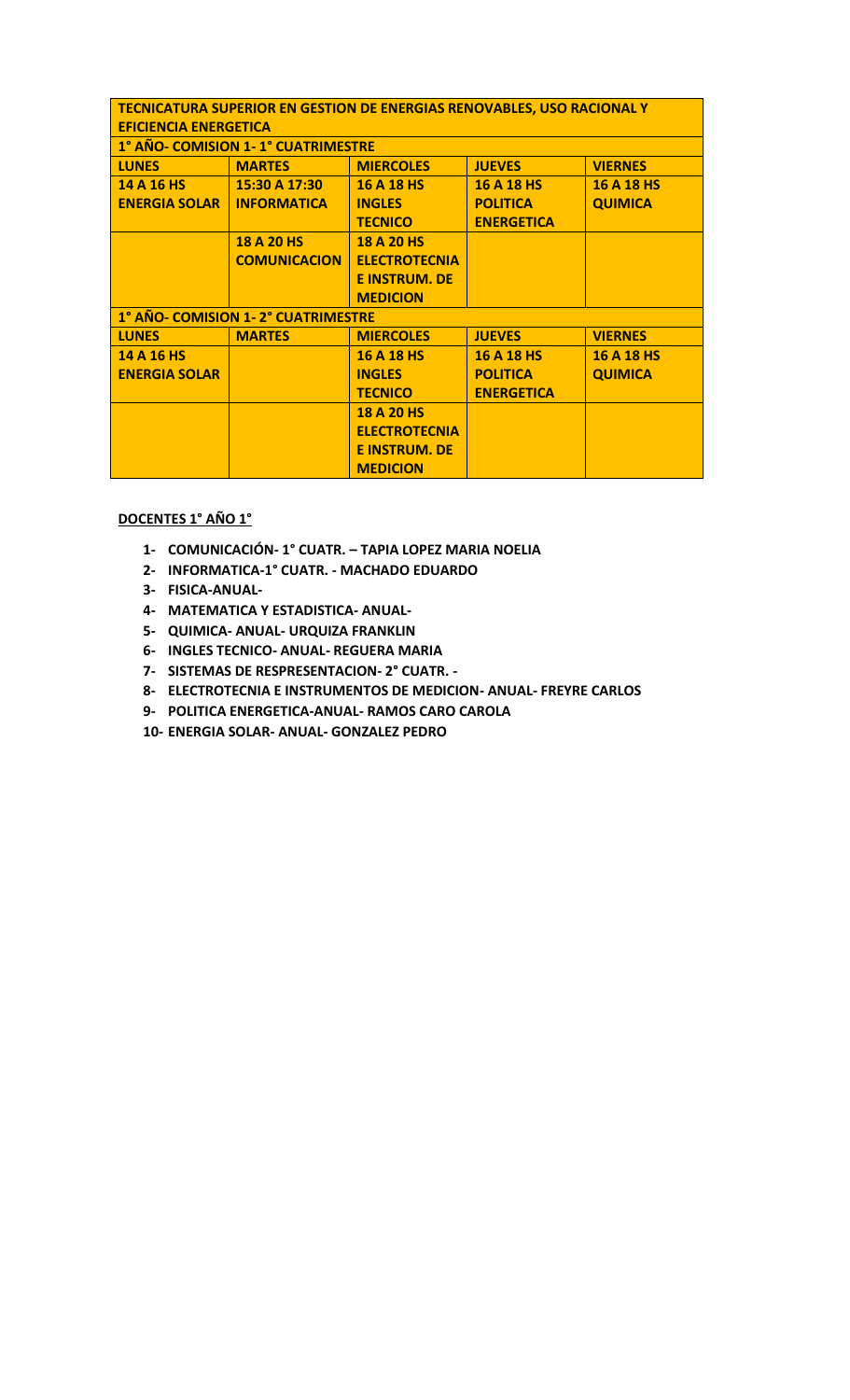| <b>TECNICATURA SUPERIOR EN GESTION DE ENERGIAS RENOVABLES, USO RACIONAL Y</b> |                  |               |                      |  |  |  |  |
|-------------------------------------------------------------------------------|------------------|---------------|----------------------|--|--|--|--|
| <b>EFICIENCIA ENERGETICA</b>                                                  |                  |               |                      |  |  |  |  |
| 2° AÑO- COMISION 1-1° CUATRIMESTRE                                            |                  |               |                      |  |  |  |  |
| <b>MARTES</b>                                                                 | <b>MIERCOLES</b> | <b>JUEVES</b> | <b>VIERNES</b>       |  |  |  |  |
| 14 A 16 HS                                                                    |                  |               |                      |  |  |  |  |
| <b>INSTALACIONES</b>                                                          |                  |               |                      |  |  |  |  |
| <b>TERMICAS</b>                                                               |                  |               |                      |  |  |  |  |
| <b>EFICIENTES</b>                                                             |                  |               |                      |  |  |  |  |
|                                                                               |                  |               | <b>16 A 18 HS</b>    |  |  |  |  |
|                                                                               |                  |               | <b>GESTION DE LA</b> |  |  |  |  |
|                                                                               |                  |               | <b>ENERGIA</b>       |  |  |  |  |
| 2° AÑO- COMISION 1-2° CUATRIMESTRE                                            |                  |               |                      |  |  |  |  |
| <b>MARTES</b>                                                                 | <b>MIERCOLES</b> | <b>JUEVES</b> | <b>VIERNES</b>       |  |  |  |  |
| 14 A 16 HS                                                                    |                  |               |                      |  |  |  |  |
| <b>INSTALACIONES</b>                                                          |                  |               |                      |  |  |  |  |
| <b>TERMICAS</b>                                                               |                  |               |                      |  |  |  |  |
| <b>EFICIENTES</b>                                                             |                  |               |                      |  |  |  |  |
|                                                                               |                  |               | 16 A 18 HS           |  |  |  |  |
|                                                                               |                  |               | <b>GESTION DE LA</b> |  |  |  |  |
|                                                                               |                  |               | <b>ENERGIA</b>       |  |  |  |  |
|                                                                               |                  |               |                      |  |  |  |  |

## **DOCENTES 2° AÑO 1°**

- **1- PROBLEMATICAS SOCIO CONTEMPORANEAS- 1° CUATR. –**
- **2- INNOVACION Y DESARR. EMPRENDEDOR- ANUAL- ORELLANA MARIANA**
- **3- INSTALACIONES ELECTRICAS EFICIENTES- ANUAL –**
- **4- ENERGIA DE BIOMASA- ANUAL –**
- **5- GESTION DE LA ENERGIA- ANUAL – ARGAÑARAZ ARTURO**
- **6- INSTALACIONES TERMICAS EFICIENTES- ANUAL – RAMOS CARO CAROLA**
- **7- INMOTICA- ANUAL – SALAS CARLOS**
- **8- TERMODINAMICA APLICADA-ANUAL –**
- **9- PRACTICA PROFESIONALIZANTE I-ANUAL –**